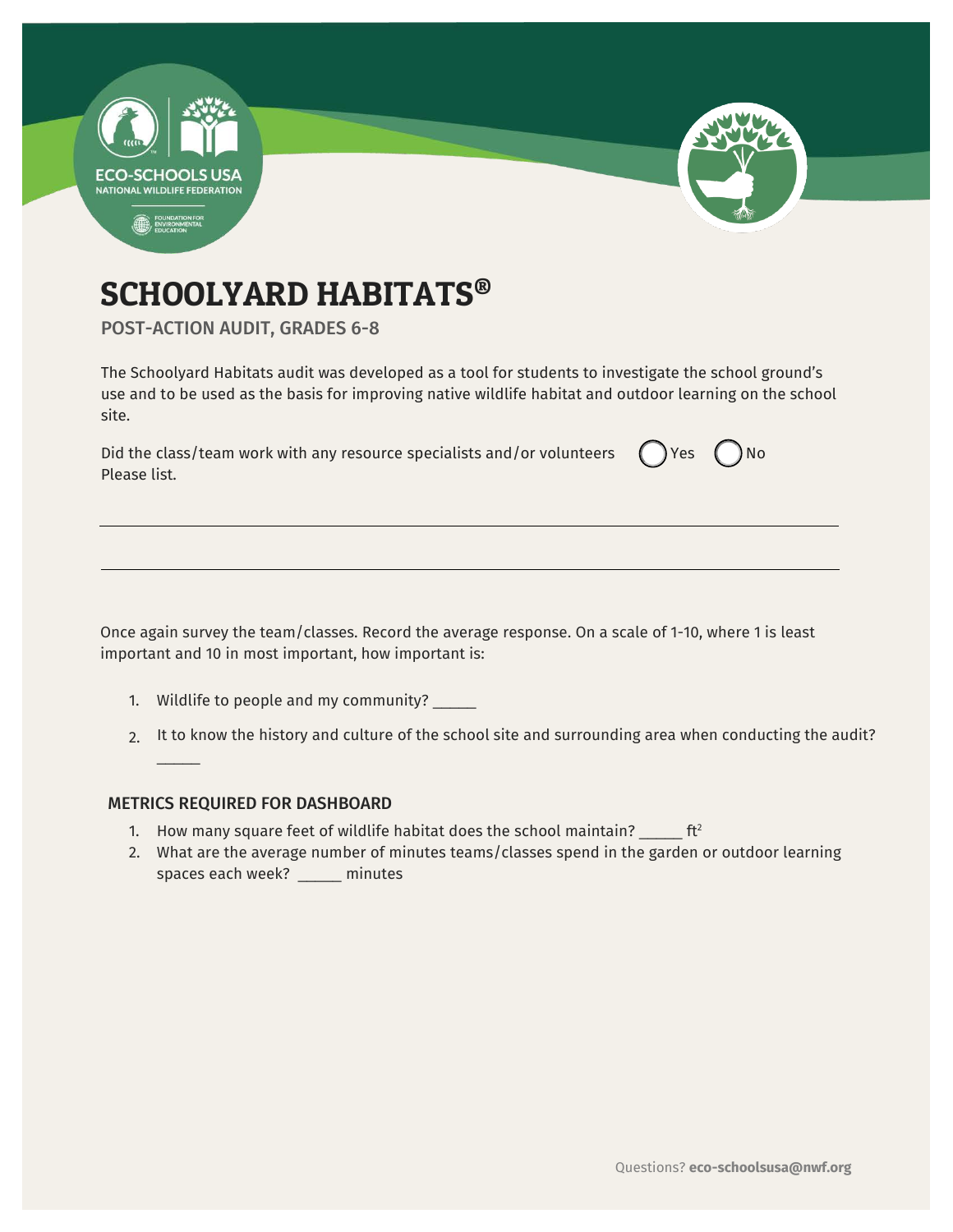

2 of 16

# TABLE 1. DEFINING THE STUDY SITE

| 1. Confirm the GPS coordinates for the Schoolyard<br>Habitat <sup>®</sup> study site? Use your smart phone's GPS or go<br>to: http://www.whatsmygps.com/ to find the site's<br>coordinates. | Latitude N                                                                          |
|---------------------------------------------------------------------------------------------------------------------------------------------------------------------------------------------|-------------------------------------------------------------------------------------|
|                                                                                                                                                                                             | Longitude W                                                                         |
| 2. If land use types surrounding the study site changed in<br>any way from the baseline to the post-action audit,<br>record it here? Check all that apply.                                  | Residential<br>Commercial<br><b>Undeveloped Land</b><br>Park<br>Other<br>No changes |
| 3. Is the school now or in the process of certifying as a<br>National Wildlife Federation Schoolyard Habitat®?                                                                              | Yes<br>No.                                                                          |

### **Think about the following questions as you summarize the information in Table 1.**

- 1. What did students learn about how the land was used prior to the school's existence?
- 2. What did students learn about the cultural heritage of the land in which the school was built?
- 3. Why is this information important when considering a Schoolyard Habitat®?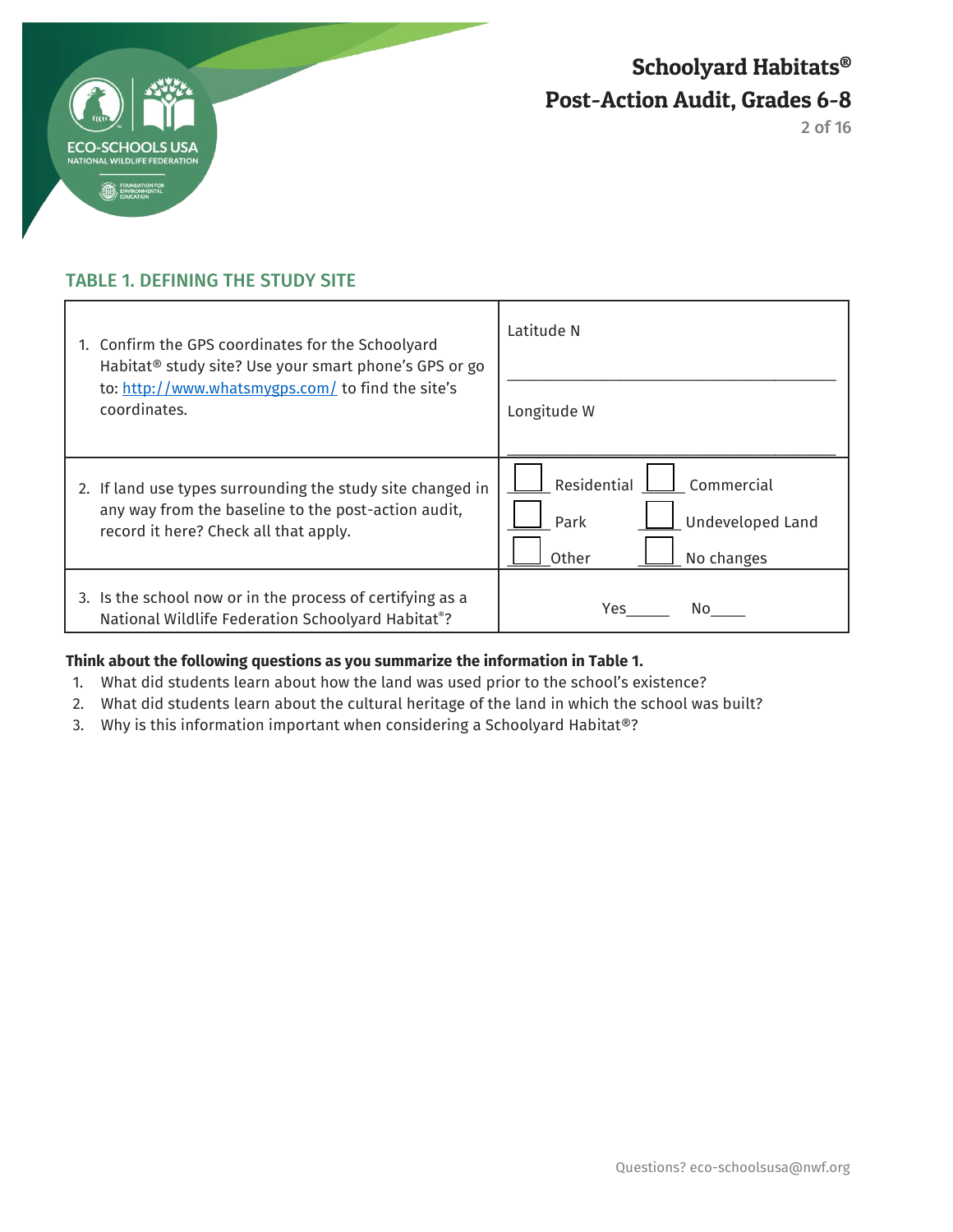

3 of 16

### TABLE 2. TOPOGRAPHY

Using the same elements from the base map created in the baseline audit, have students update and make modifications based on new learning and understanding as well as, identifying new structures, man-made or natural, habitat expansions, etc. As a reminder, the original chart is provided below. Choose one student or team map and insert it as a .jpg or .png file below.

|    | School building                                                               |    | 2. Man-made structures other<br>than the school building |    | 3. Location of hills valleys<br>and slopes |
|----|-------------------------------------------------------------------------------|----|----------------------------------------------------------|----|--------------------------------------------|
| 4. | Rainfall or sprinkler run-off<br>paths and low lying areas<br>that hold water |    | 5. Sprinkler systems, storm<br>drains, or sewer markers  | 6. | Existing natural areas                     |
|    | Trees                                                                         | 8. | Wind breaks                                              |    | 9. Hours of direct<br>sunlight/full shade  |
|    | 10. Natural and man-made<br>walkways                                          |    | 11. Cardinal directions                                  |    | 12. Key                                    |

**Continued on the next page.**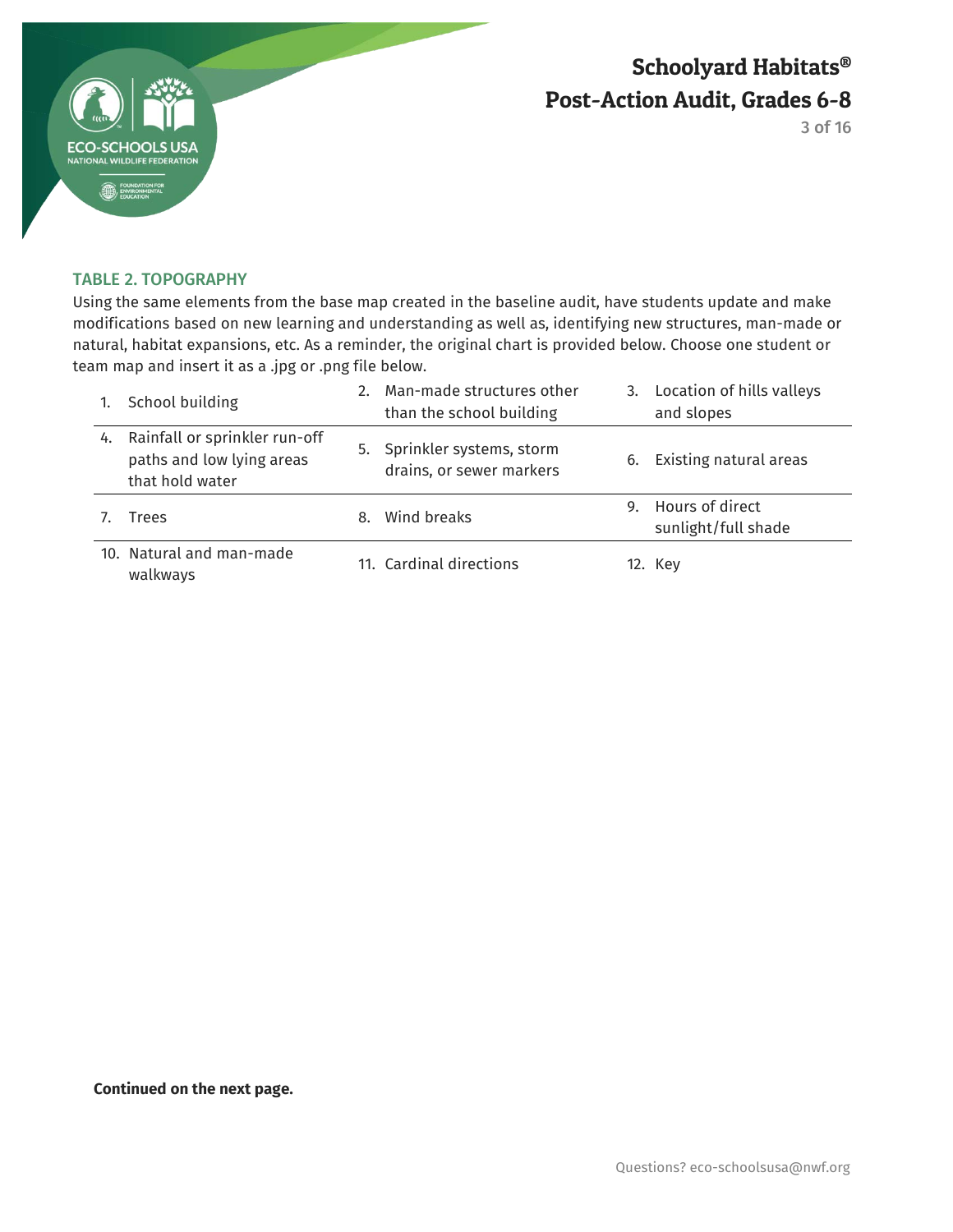

4 of 16

## **Think about the following questions as you summarize the information in Table 3.**

- 1. If changes to the landscape were required, briefly explain what issue needed to be addressed and how it was addressed.
- 2. If no changes to the landscape were required, briefly explain how the conclusion was made.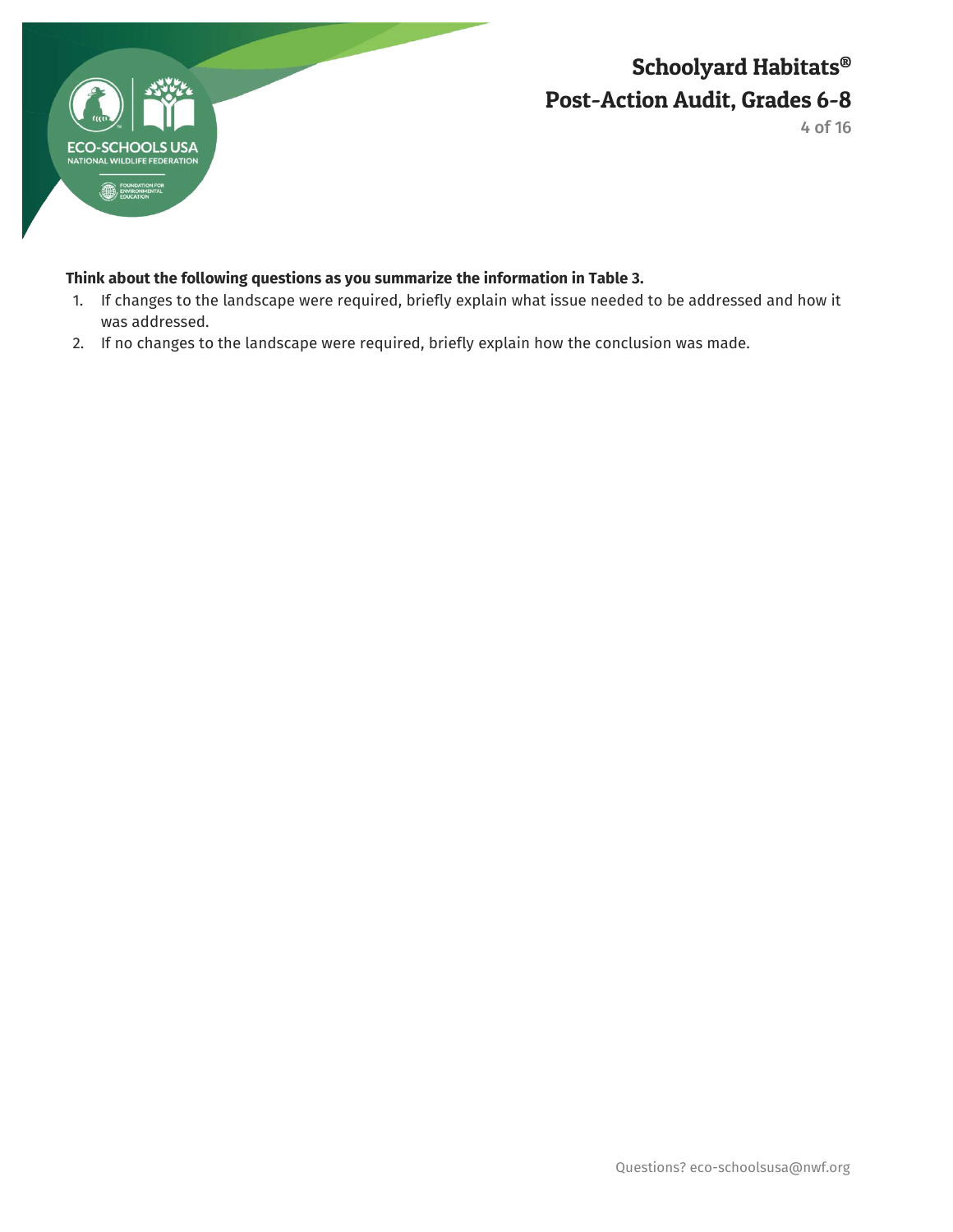

 $\overline{1}$ 

Schoolyard Habitats® Post-Action Audit, Grades 6-8

5 of 16

┑

### TABLE 3. TEMPERATURE AND PRECIPITATION

| 1. | For today's date, collect the weather data listed to the right.<br>Use your local weather website, application or use the<br>following: | Temperature in degrees<br><b>Fahrenheit and Celsius</b> |
|----|-----------------------------------------------------------------------------------------------------------------------------------------|---------------------------------------------------------|
|    | http://www.weatherbase.com/weather/state.php3?c=US<br>www.weather.com                                                                   | Precipitation in inches and<br>centimeters              |
| 2. | In what season is data being collected?                                                                                                 | Fall<br>Summer<br>Winter<br>Spring                      |
| 3. | Are the temperatures since the baseline audit considered<br>seasonal or not typical for the season?                                     | typical<br>atypical                                     |
| 4. | Since the baseline audit, how much rain has the study site<br>received? Is this typical or atypical?                                    | $inches  $ ________ cm<br>typical  <br>atypical         |

Т

### **Think about the following question as you summarize the information in Table 3.**

1. How has student understanding changed from the baseline audit to the post-action audit in relation to weather's role in the development and maintenance of Schoolyard Habitat®?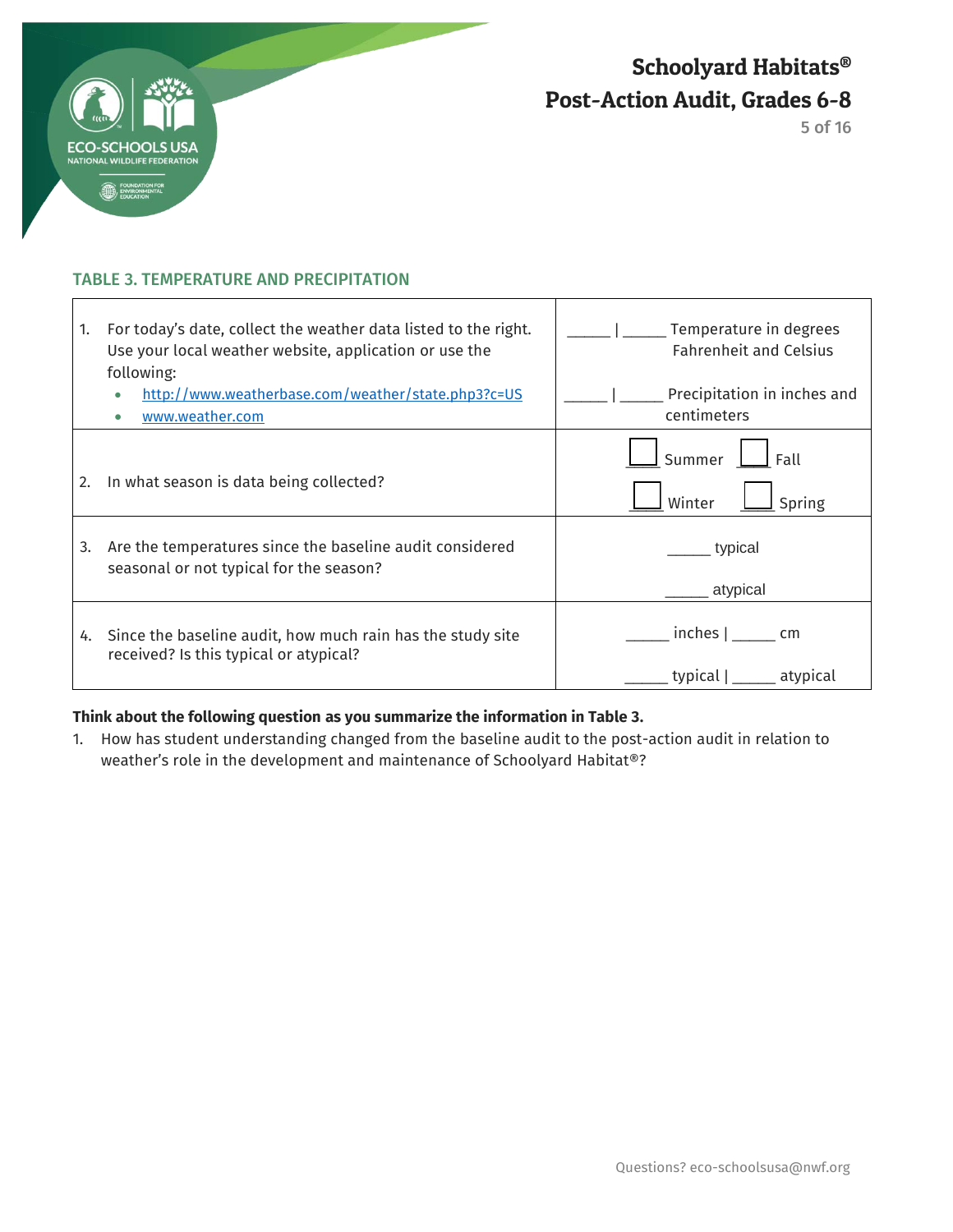

6 of 16

**TABLES 4 and 5**. Consider contacting a habitat steward, parks department, college or university, or local gardening/native plants non-profit. Their involvement is a great way to connect to the community, inspire students, demonstrate career possibilities and share resource expertise.

Invite parents and community members to participate in the auditing process. Students can take on the role of educator by working with volunteers on citizen science. This experience is a great way to build community.

## TABLE 4. SOIL

Instructions for taking soil samples can be found in the soil sample kit. Follow the directions closely for valid results.

| Soil Temperature                                                                                                                         | Soil pH                                                                                                  | 3.                                                                                                                         |
|------------------------------------------------------------------------------------------------------------------------------------------|----------------------------------------------------------------------------------------------------------|----------------------------------------------------------------------------------------------------------------------------|
| 1.                                                                                                                                       | 2.                                                                                                       | Iron                                                                                                                       |
| Test 1 ________ $\circ$ F ________ $\circ$ C<br>Test 2 _______ $\circ$ F _______ $\circ$ C<br>Test 3 _______ $\circ$ F _______ $\circ$ C | Test 1______ pH level<br>Test 2 _______ pH level<br>Test 3 ______ pH level<br>○ Acidic ○ Neutral ● Basic | Test 1 _______ Fe ppm (parts/million)<br>Test 2 _______ Fe ppm (parts/million)<br>Test $3 \_\_\_\_$ Fe ppm (parts/million) |
| Nitrogen                                                                                                                                 | Phosphorus                                                                                               | Potassium                                                                                                                  |
| 4.                                                                                                                                       | 5.                                                                                                       | l6.                                                                                                                        |
| Test 1 $\bigcirc$ low $\bigcirc$ medium $\bigcirc$ high                                                                                  | Test 1 $\bigcirc$ low $\bigcirc$ medium $\bigcirc$ high                                                  | Test 1 $\bigcirc$ low $\bigcirc$ medium $\bigcirc$ high                                                                    |
| Test 2 $\bigcirc$ low $\bigcirc$ medium $\bigcirc$ high                                                                                  | Test 2 $\bigcap$ low $\bigcap$ medium $\bigcap$ high                                                     | Test 2 $\bigcap$ low $\bigcap$ medium $\bigcap$ high                                                                       |
| Test 3 $\bigcap$ low $\bigcap$ medium $\bigcap$ high                                                                                     | Test 3 $\bigcirc$ low $\bigcirc$ medium $\bigcirc$ high                                                  | Test 3 $\bigcirc$ low $\bigcirc$ medium $\bigcirc$ high                                                                    |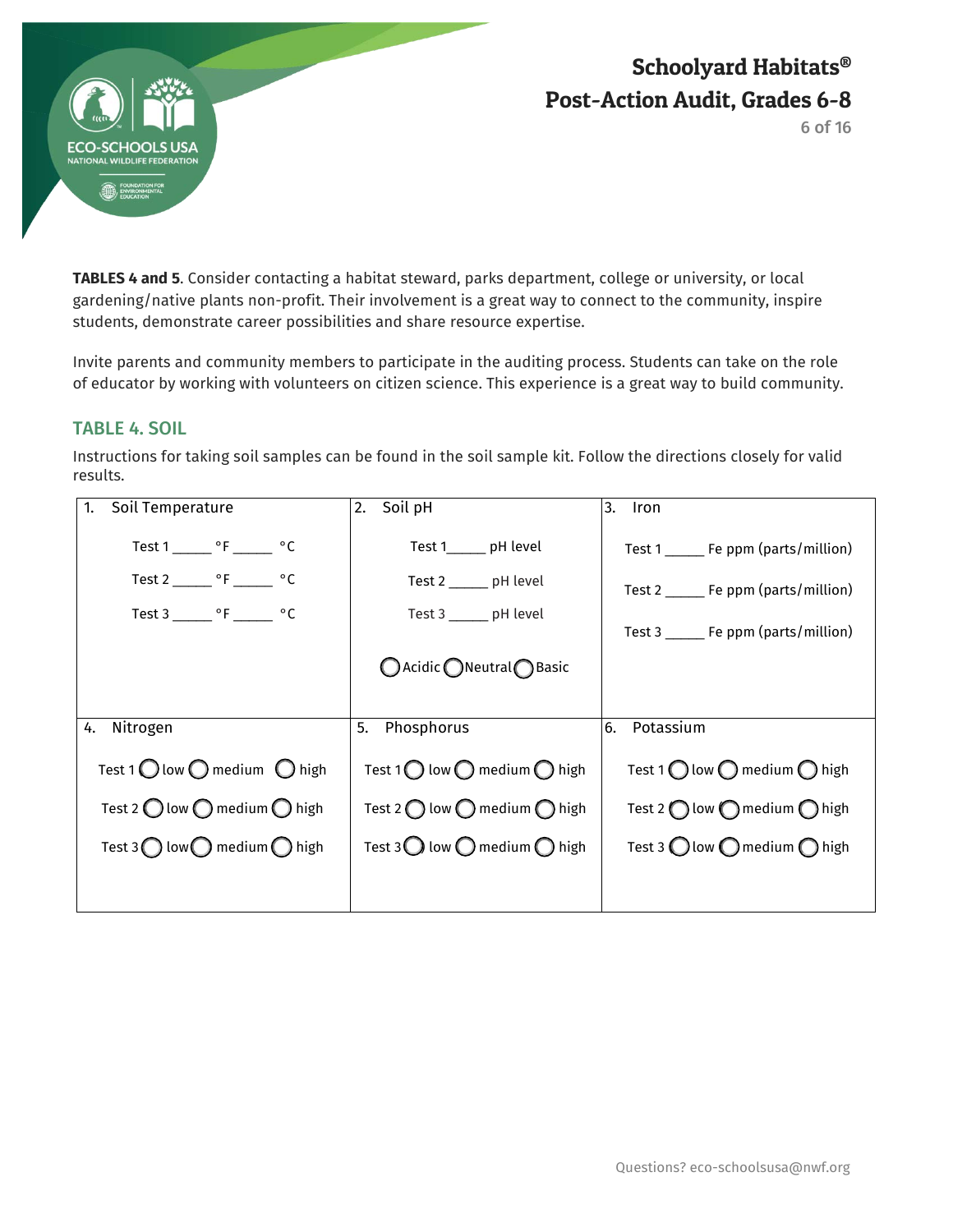

7 of 16

#### TABLE 5. WATER QUALITY (OPTIONAL-CONDUCT IF APPLICABLE)

|     | <b>Water Temperature</b>                                                                                                                                                                      | Water pH<br>2.                                        |                       | Salinity<br>3.                                           |  |  |
|-----|-----------------------------------------------------------------------------------------------------------------------------------------------------------------------------------------------|-------------------------------------------------------|-----------------------|----------------------------------------------------------|--|--|
|     | Test $1 \_\_\_\$ °F $\_\_\_\$ °C                                                                                                                                                              | Test 1______ pH level                                 |                       | Test 1 ______ ppt (parts/thousand)                       |  |  |
|     | Test 2 _______ $\circ$ F _______ $\circ$ C                                                                                                                                                    | Test 2 ______ pH level                                |                       | Test 2 ______ ppt (parts/thousand)                       |  |  |
|     | Test 3 _______ °F ______ °C                                                                                                                                                                   | Test 3 _____ pH level                                 |                       | Test 3 ______ ppt (parts/thousand)                       |  |  |
|     |                                                                                                                                                                                               | $\bigcirc$ Acidic $\bigcirc$ Neutral $\bigcirc$ Basic |                       |                                                          |  |  |
| 4.  | Dissolved Oxygen                                                                                                                                                                              |                                                       | <b>Nitrates</b><br>5. |                                                          |  |  |
|     | Test 1 _______ ppm (parts/million)                                                                                                                                                            |                                                       |                       | Test 1 ______ ppm $(NO3$ parts/million)                  |  |  |
|     | Test 2 ______ ppm (parts/million)                                                                                                                                                             |                                                       |                       | Test 2 _______ ppm ( $NO3$ parts/million)                |  |  |
|     | Test 3 ______ ppm (parts/million)                                                                                                                                                             |                                                       |                       | Test 3 $\frac{1}{2}$ ppm (NO <sub>3</sub> parts/million) |  |  |
| 6.  | Is it raining or has it rained in the last 24 hours? Stormwater<br>runoff from surrounding areas can impact watershed quality and<br>) No<br>Yes<br>appearance, including temperature and pH. |                                                       |                       |                                                          |  |  |
| 17. | List the potential point sources of pollution.                                                                                                                                                |                                                       |                       |                                                          |  |  |
| 8.  | List the potential non-point sources of pollution.                                                                                                                                            |                                                       |                       |                                                          |  |  |

### **Think about the following questions as you summarize the information in Table 4 and 5.**

- 1. What changes, if any have been documented when comparing the baseline and post-action audits?
- 2. Why did these changes occur?
- 3. What action(s) did the team/class take to improve soil and water quality?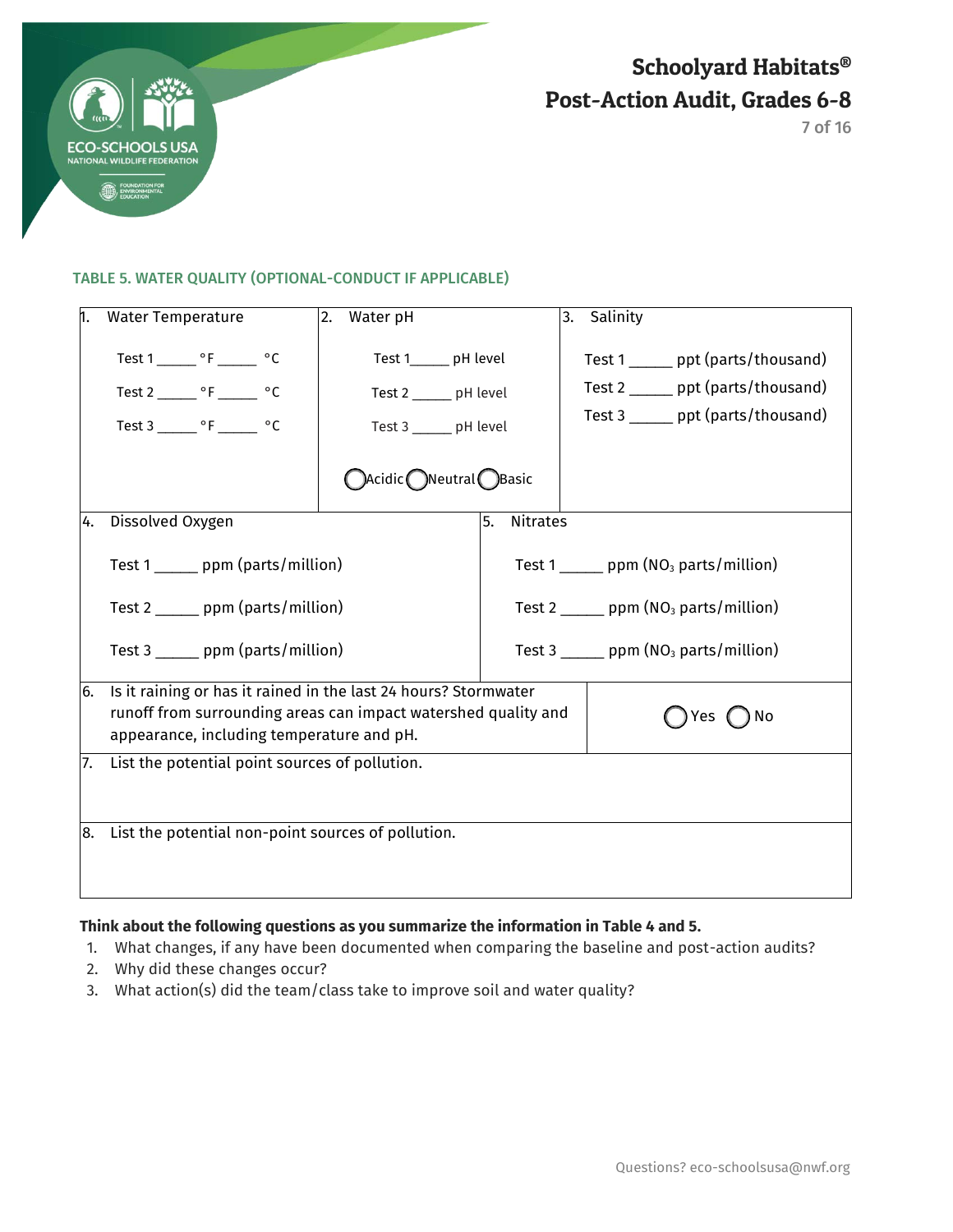

## TABLE 6. WILDLIFE – GENERAL

| Has there been an increase in animal sightings<br>at the Schoolyard Habitat study site?            | () Yes<br>$()$ No                 |
|----------------------------------------------------------------------------------------------------|-----------------------------------|
| Check the families of animals observed at the<br>Schoolyard Habitat <sup>®</sup> study site today. | Fish<br>Birds<br>Mammals          |
| Fill in Chart 1. Wildlife - Animal Observations                                                    | Reptiles<br>Amphibians<br>Insects |

### CHART 1. WILDLIFE – ANIMALS

| Birds, Mammals,<br><b>Insects, Reptiles,</b><br><b>Fish, Amphibians</b> | # of Animals<br><b>Observed</b> | <b>Animal Evidence</b><br>(tracks, burrows,<br>nests, scat, etc.) | <b>Notes</b>                                                                                              |
|-------------------------------------------------------------------------|---------------------------------|-------------------------------------------------------------------|-----------------------------------------------------------------------------------------------------------|
| <b>Example</b><br>Birds - Robins and<br>Chickadees                      | 2 Robins<br>and 3<br>Chickadees | Robin nest, physical<br>sighting                                  | Robin nest had a broken egg. Chickadees<br>back and forth between the bird feeder and<br>a nearby branch. |
|                                                                         |                                 |                                                                   |                                                                                                           |
|                                                                         |                                 |                                                                   |                                                                                                           |
|                                                                         |                                 |                                                                   |                                                                                                           |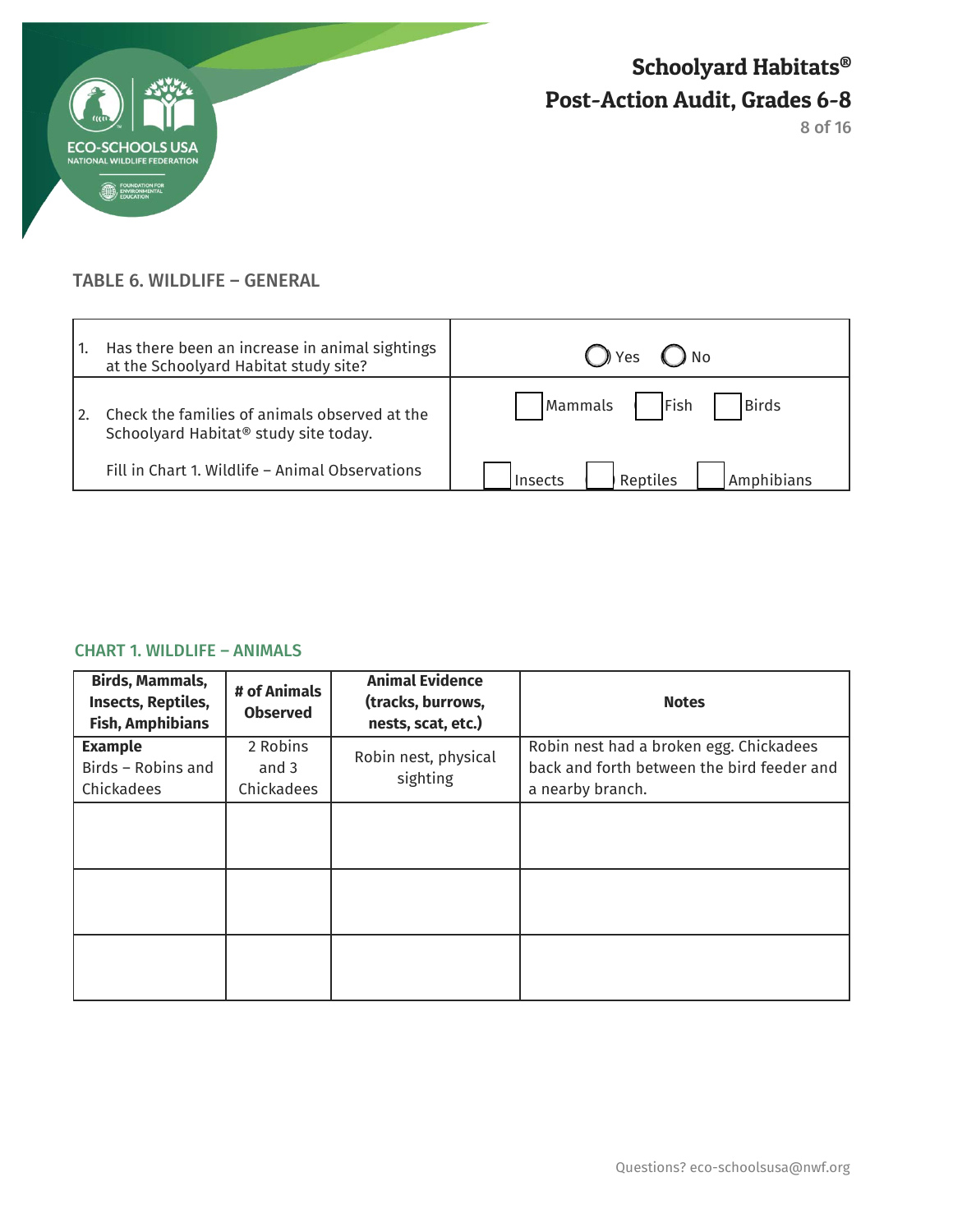

9 of 16

## CHART 2. HABITAT ELEMENT, FOOD - VEGETATION

| <b>Vegetation Type</b>          | <b>Species or Description</b>    | <b>Percent</b><br>Coverage* | <b>Native or</b><br><b>Non-Native</b> | <b>What Wildlife</b><br><b>Prefers this</b><br><b>Food Source?</b> |
|---------------------------------|----------------------------------|-----------------------------|---------------------------------------|--------------------------------------------------------------------|
|                                 | <b>Example: sugar maple</b>      | 5%                          | native                                | red squirrels,<br>deer                                             |
| <b>Trees</b>                    |                                  |                             |                                       |                                                                    |
| (over-story canopy)             |                                  |                             |                                       |                                                                    |
|                                 |                                  |                             |                                       |                                                                    |
|                                 | <b>Example: blackberries</b>     | 1%                          | native                                | raccoons, red<br>foxes                                             |
| <b>Shrubs</b>                   |                                  |                             |                                       |                                                                    |
| (mid-story canopy)              |                                  |                             |                                       |                                                                    |
|                                 |                                  |                             |                                       |                                                                    |
|                                 | <b>Example: asters</b>           | .3%                         | native                                | bumblebees,<br><b>Sulphur</b><br>butterfly                         |
| <b>Flowers</b><br>(herbaceous)  |                                  |                             |                                       |                                                                    |
|                                 |                                  |                             |                                       |                                                                    |
|                                 |                                  |                             |                                       |                                                                    |
|                                 | <b>Example: oyster mushrooms</b> | .5%                         | native                                | mice, slugs and<br>snails                                          |
| <b>Other</b><br>(fungi, mosses, |                                  |                             |                                       |                                                                    |
| grasses)                        |                                  |                             |                                       |                                                                    |
|                                 |                                  |                             |                                       |                                                                    |

**Continued on the next page.**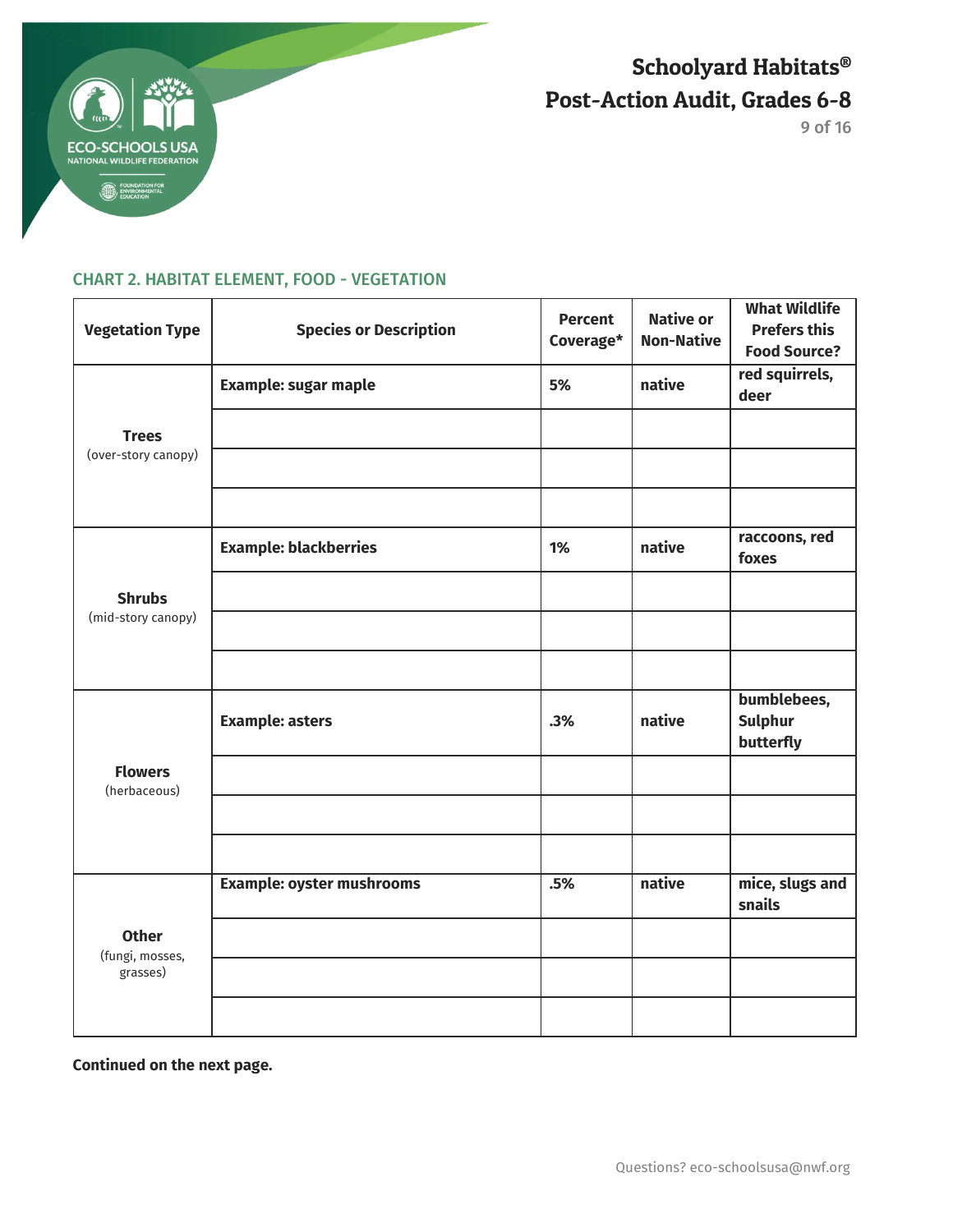

10 of 16

| <b>Vegetation Type</b>                   | <b>Species or Description</b> | <b>Percent</b><br>Coverage* | <b>Native or</b><br><b>Non-Native</b> | <b>What Wildlife</b><br><b>Prefers this</b><br><b>Food Source?</b> |
|------------------------------------------|-------------------------------|-----------------------------|---------------------------------------|--------------------------------------------------------------------|
|                                          | <b>Example: bird feeders</b>  | 2%                          | non-native                            | local<br>songbirds,<br>squirrels                                   |
| <b>Other</b><br>(man-made<br>structures) |                               |                             |                                       |                                                                    |
|                                          |                               |                             |                                       |                                                                    |

### **Think about the following questions as you summarize the information in Chart 1 and 2.**

- 1. Is the study site more biodiverse than it was when assessed during the baseline audit?
- 2. What noticeable changes have students observed in the types of wildlife that frequent the study site?
- 3. Are members of the Eco-Action Team able to identify the native and local plants and animals?
- 4. How has student understanding of ecosystems changed?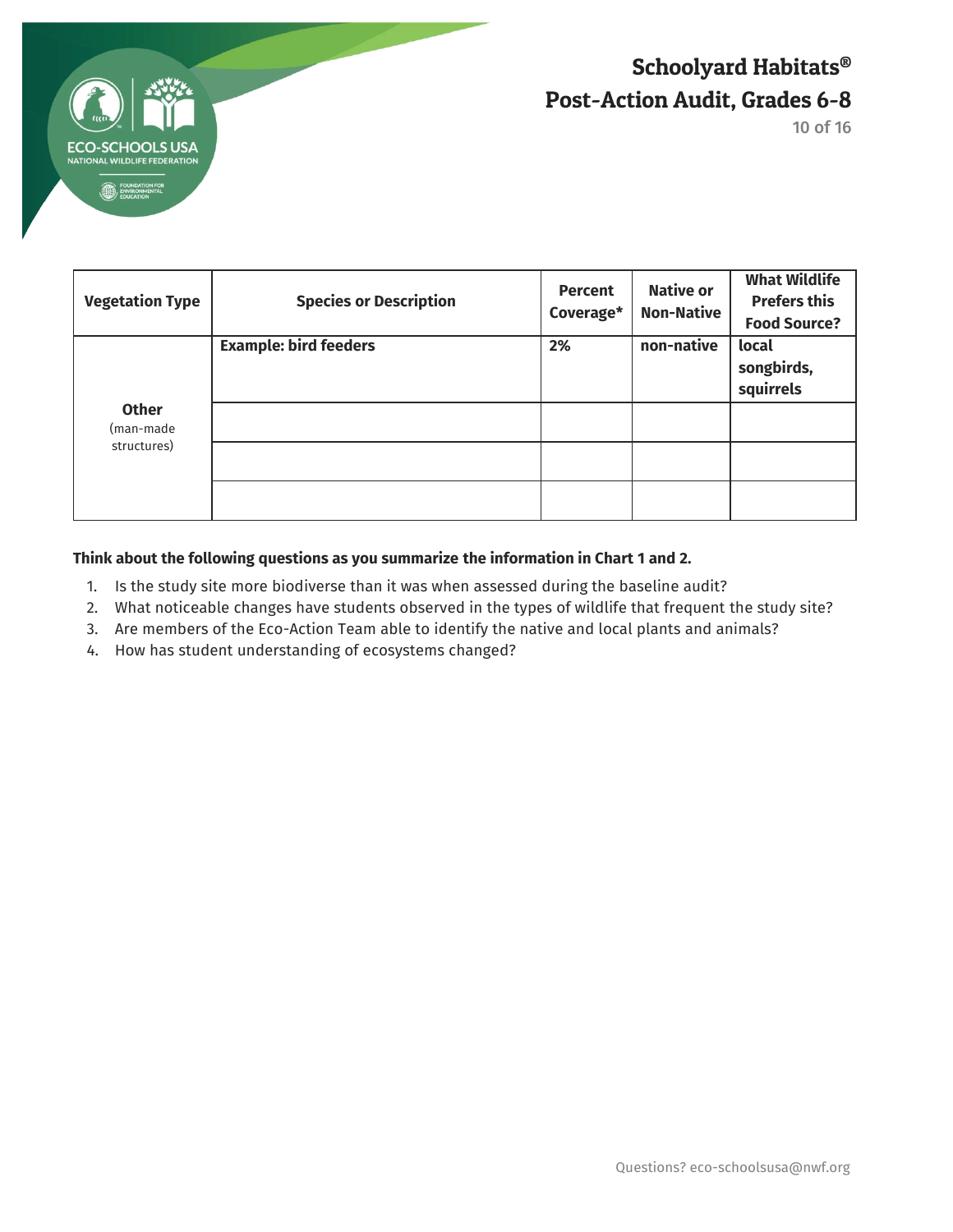

### CHART 3. HABITAT ELEMENT – WATER

| 1.   | Are there water sources on the school site?                                                                                       | No<br>Yes                                                    |
|------|-----------------------------------------------------------------------------------------------------------------------------------|--------------------------------------------------------------|
| l 2. | What are the natural water sources? Select all that<br>apply.                                                                     | lake<br>stream<br>pond<br>puddles<br>wetland<br>other        |
| 3.   | Does the site have seasonal pools of water (vernal<br>pools)? Vernal pools are important nurseries for<br>many amphibian species. | Unsure<br>Yes<br>$()$ No                                     |
| 4.   | Does the site include manmade water structures?<br>Select all that apply.                                                         | bird baths<br>rain garden(s)<br>puddling containers<br>other |

## **Think about the following questions as you summarize the information in Chart 3.**

- 1. Briefly explain what's changed since conducting the baseline audit?
- 2. Have students observed wildlife at the new, expanded or modified water features?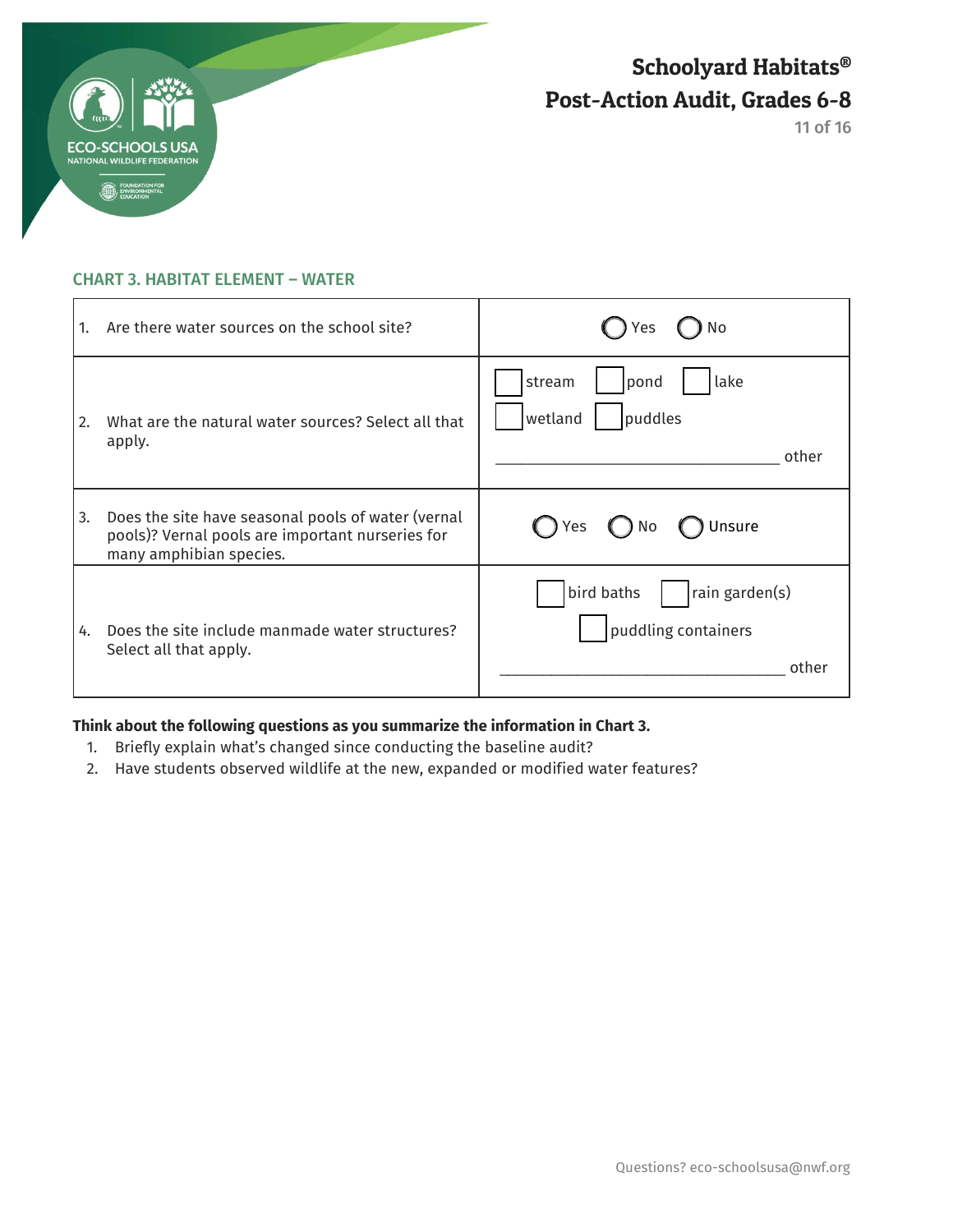

### CHART 4. HABITAT ELEMENT – COVER

| 1.   | Our school provides places for wildlife to<br>find cover from the weather and predators.<br>(brush piles, rock walls, dense vegetation, trees)        | Yes |
|------|-------------------------------------------------------------------------------------------------------------------------------------------------------|-----|
| I 2. | List the sources of available cover on the<br>school site.                                                                                            |     |
| l 3. | List the manmade structures on the school<br>site that provide cover for wildlife such as<br>bird houses, toad houses, bat house, bug<br>houses, etc. |     |

## **Think about the following questions as you summarize the information in Chart 4.**

- 1. Briefly explain what's changed since conducting the baseline audit?
- 2. What have student's learned about wildlife's need for cover and its importance as a habitat element?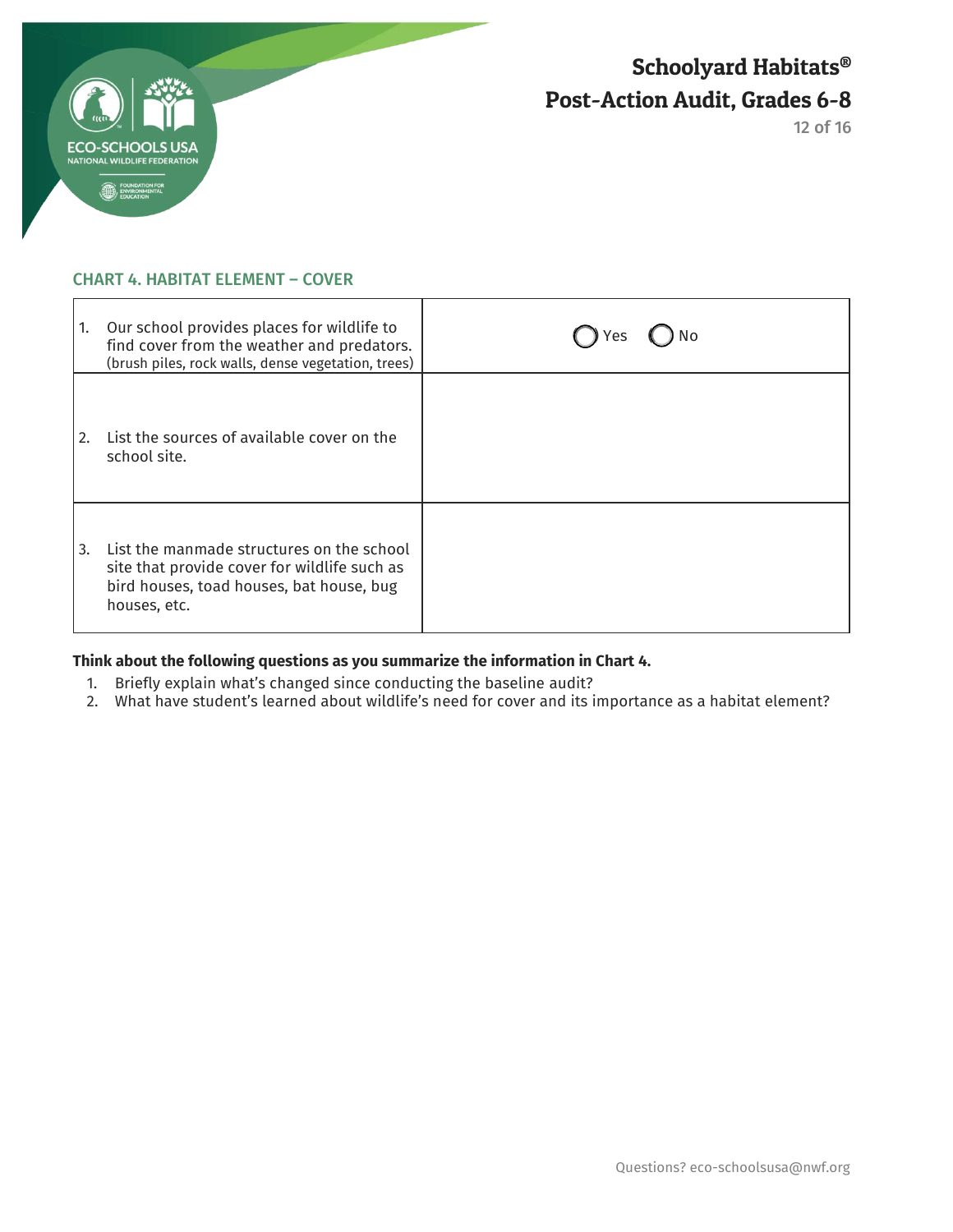

### CHART 5. HABITAT ELEMENT – PLACES TO RAISE YOUNG

| 1. | Our school provides places for wildlife to<br>raise their young.                                                                                                                                     |  |
|----|------------------------------------------------------------------------------------------------------------------------------------------------------------------------------------------------------|--|
| 2. | List the natural sources of available places<br>for wildlife to raise their young on the<br>school site (host plants for larvae,<br>trees/bushes for nests, water features for<br>amphibians, etc.). |  |
| 3. | List the manmade structures on the school<br>site that provide places for wildlife to raise<br>young such as bird houses, bat houses, etc.<br>There may be similarities between Chart 4<br>and $5.$  |  |

# **Think about the following question as you summarize the information in Chart 5.**

1. Briefly explain what's changed since conducting the baseline audit?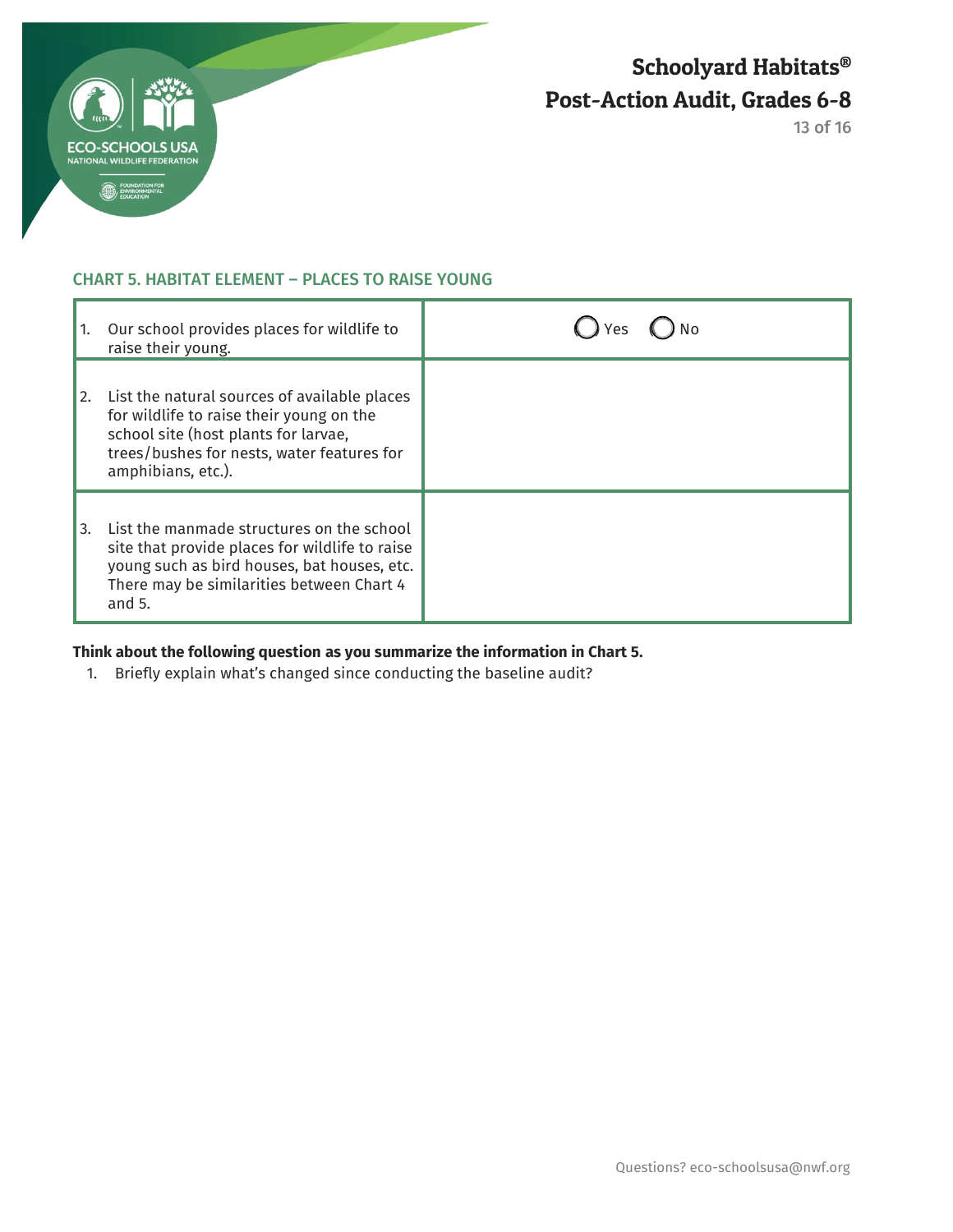

14 of 16

### CHART 6. OTHER CONSIDERATIONS

| 1. | Check all that apply. What types of<br>sustainable practices are used on the<br>school site?                                                               | organic fertilizers and herbicides<br>mulching<br>remove invasive species<br>xeriscaping<br>drip irrigation<br>native plants<br>reduced lawn<br>compost<br>other |
|----|------------------------------------------------------------------------------------------------------------------------------------------------------------|------------------------------------------------------------------------------------------------------------------------------------------------------------------|
| 2. | Does the school site include vegetable,<br>fruit and/or herb gardens?                                                                                      | ) No<br><b>Yes</b>                                                                                                                                               |
| 3. | Does the school site include pollinator<br>gardens?                                                                                                        | Yes<br>No                                                                                                                                                        |
| 4. | Are the school grounds used for teaching<br>and learning?                                                                                                  | Yes<br>No                                                                                                                                                        |
| 5. | Does the garden(s) meet the American with<br>Disabilities (ADA) accessibility standards?                                                                   | Unsure<br>Yes<br>No                                                                                                                                              |
| 6. | Does the garden(s) include interpretive<br>signage that is multi-lingual?                                                                                  | No<br>Yes                                                                                                                                                        |
| 7. | Are there existing places/structures on the<br>school site that serve as an outdoor<br>classroom where students can gather,<br>listen, dialogue and learn? | res<br>NΟ                                                                                                                                                        |

## **Think about the following question as you summarize the information in Chart 6.**

1. Briefly explain what's changed since conducting the baseline audit?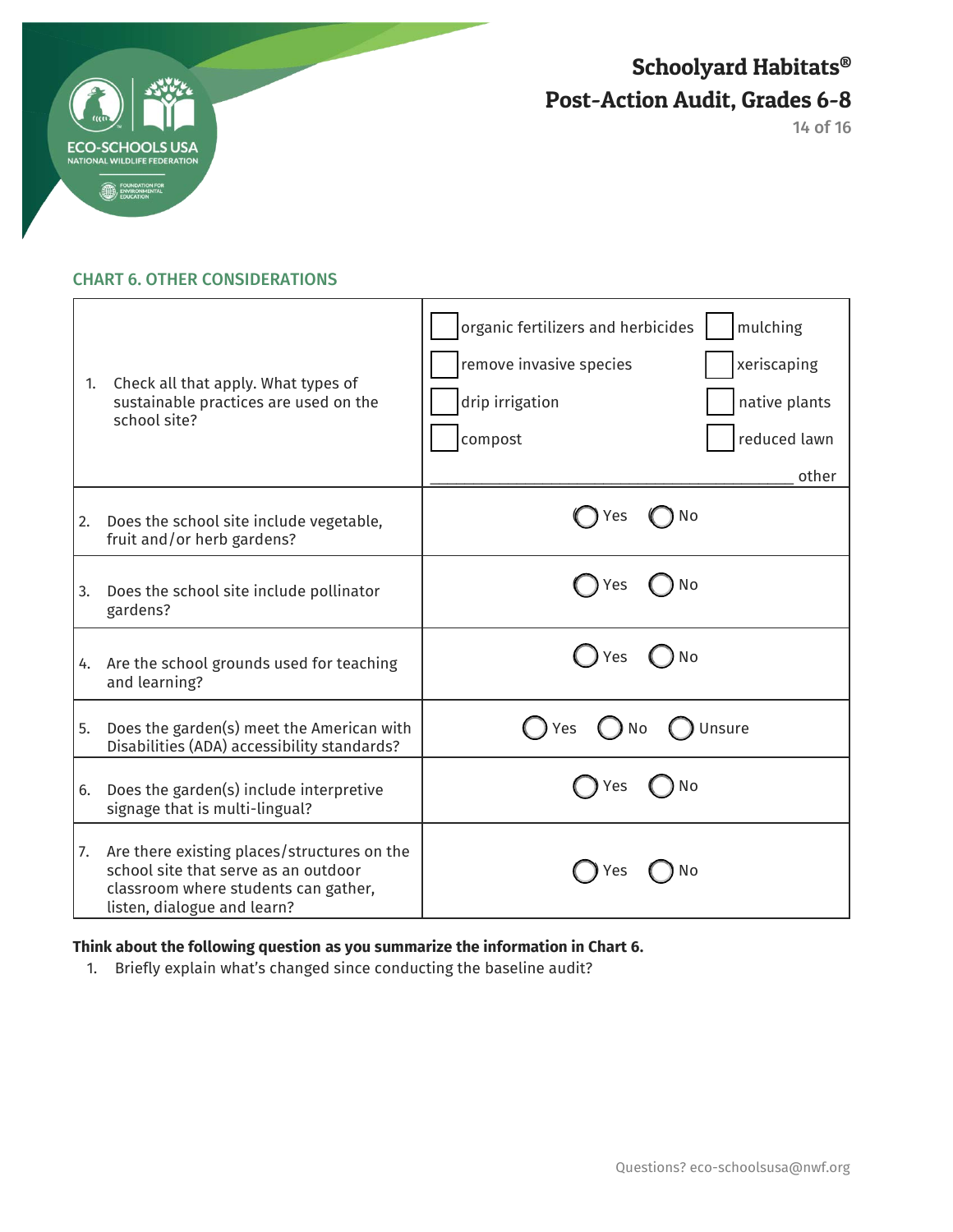

15 of 16

### **Think about the following questions as the Eco-Action Team/classes summarize the information from the above charts and tables:**

- 1. Are students more engaged in what is happening on the school grounds as it related to the natural world?
- 2. Does the school contain all five wildlife habitat requirements in a natural urban, suburban or rural setting – food, water, cover, places to raise young, and a healthy, sustainable habitat and practices?
- 3. Did team members/classes work with the state-based fish and wildlife agency on projects related to threatened or endangered species or habitat restoration?
- 4. If creating and maintaining a food garden was a part of the Eco-Action Plan, briefly describe who is benefiting from this agricultural endeavor?
- 5. How did teams/classes work with the community or share the experience?
- 6. Are the garden(s) considered a safe place for all students? A place for learning, reflection, meditation?

**Continued on the next page.**